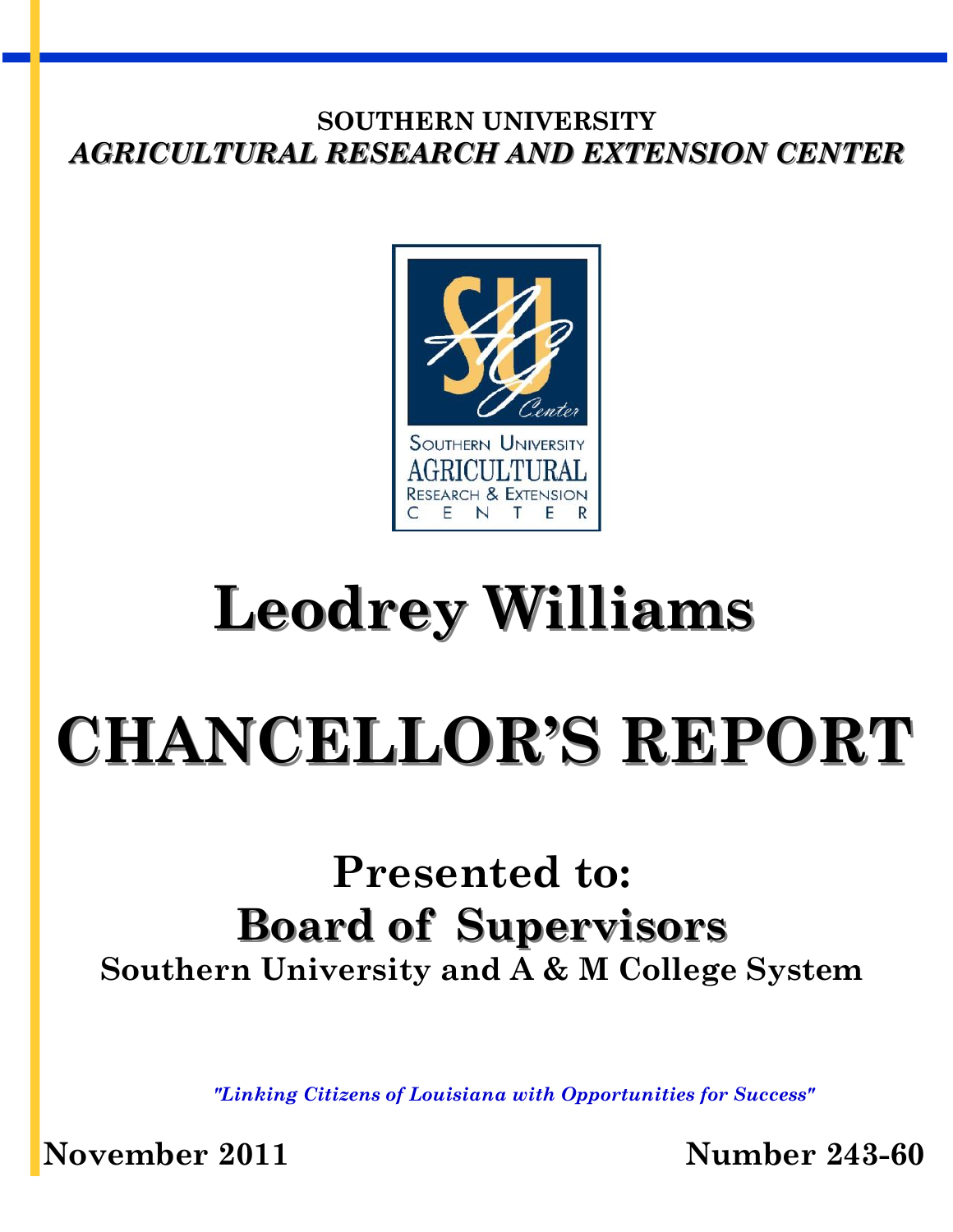# **SU Ag Center Researcher Offers Training in Armenia**

#### *Southern University Ag Center*

**Leodrey Williams**  Chancellor

**Adell Brown** Vice Chancellor, Finance and Administration

**Kirkland Mellad** Vice Chancellor for Research

**Gina E. Eubanks** Vice Chancellor for Extension

**Christopher Rogers** Director of Technology Services

**Editors** Bridget Udoh Donna C. Badon

**A. O. Williams Hall** P.O. Box 10010 Baton Rouge, LA 70813

#### **Tel**: (225) 771-2242

#### **Fax**: (225) 771-2861

#### **Website**: www.suagcenter.com

Southern University Agricultural Research and Extension Center, an entity of the Southern University System, Leodrey Williams, Chancellor, Ronald Mason, Jr., System President, Darren Mire, Chairman, Board of Supervisors. It is issued in furtherance of the Cooperative Extension Work Act of December 1971, and the Agricultural Research Program, in cooperation with the U.S. Department of Agriculture. All educational programs conducted by the Southern University Agricultural Research and Extension Center are provided to all persons regardless of race, national origin, or disability. © 2008 SU Ag Center.



**Dr. Fatemeh Malekian**, associate professor, nutrition, conducted retail Hazard Analysis & Critical Control Points (HACCP) training in Yerevan, the capital and largest city of Armenia, from September 5-9.

The classes started with the introduction of participants and ice breaking exercises followed by an introduction of the training. Participants were divided into six teams of 3-4 members each. The name of each team was based on the HACCP principals. For example one team was named Hazard Analysis, another, Critical Control Point, etc.

Some of the participants did not have any background in food safety at all. Therefore, the "servsafe" and sanitation slides were used to introduce and ensure that everybody had some basic knowledge of food safety before starting the HACCP training.

There were discussions, questions and answers on the different topics covered, which made the training very applicable to the participants. On day three of training, participants were required to bring menu items that they served in their facilities. The menus were grouped according to the retail HACCP procedure, and a plan was developed according to each team's needs.

After five days of brainstorming and hard work, Malekian completed six retail HACCP plans (one per team). A speaker from each team presented their plan on the last day of training. Each individual received a certificate of completion. A participant representative expressed gratitude to USDA, CARD, LSU and Southern University Ag Center for providing the training. The speaker specifically said that she has attended a lot of training on food safety but the Retail HACCP was the best

and most useful for all of them.

On September 12, Malekian visited the United States Embassy's eating facilities and met with Ms. Jill Barnes, the health specialist at the embassy. After going over the procedures for calibration of thermometer, they visited the cafeteria and inspected the dinning, preparing, cooking, storing, and washing areas. She also discussed the project and the importance of continuing the trainings.

Dr. Malekian met with the Ambassador of United States to Armenia, Mr. Bruce Donahue, on September 13. The Ambassador was very pleased with the food safety project. "Food safety is a huge issue in Armenia, and I hope for the continuation of the project," Donahue said.

*Continued on page 2*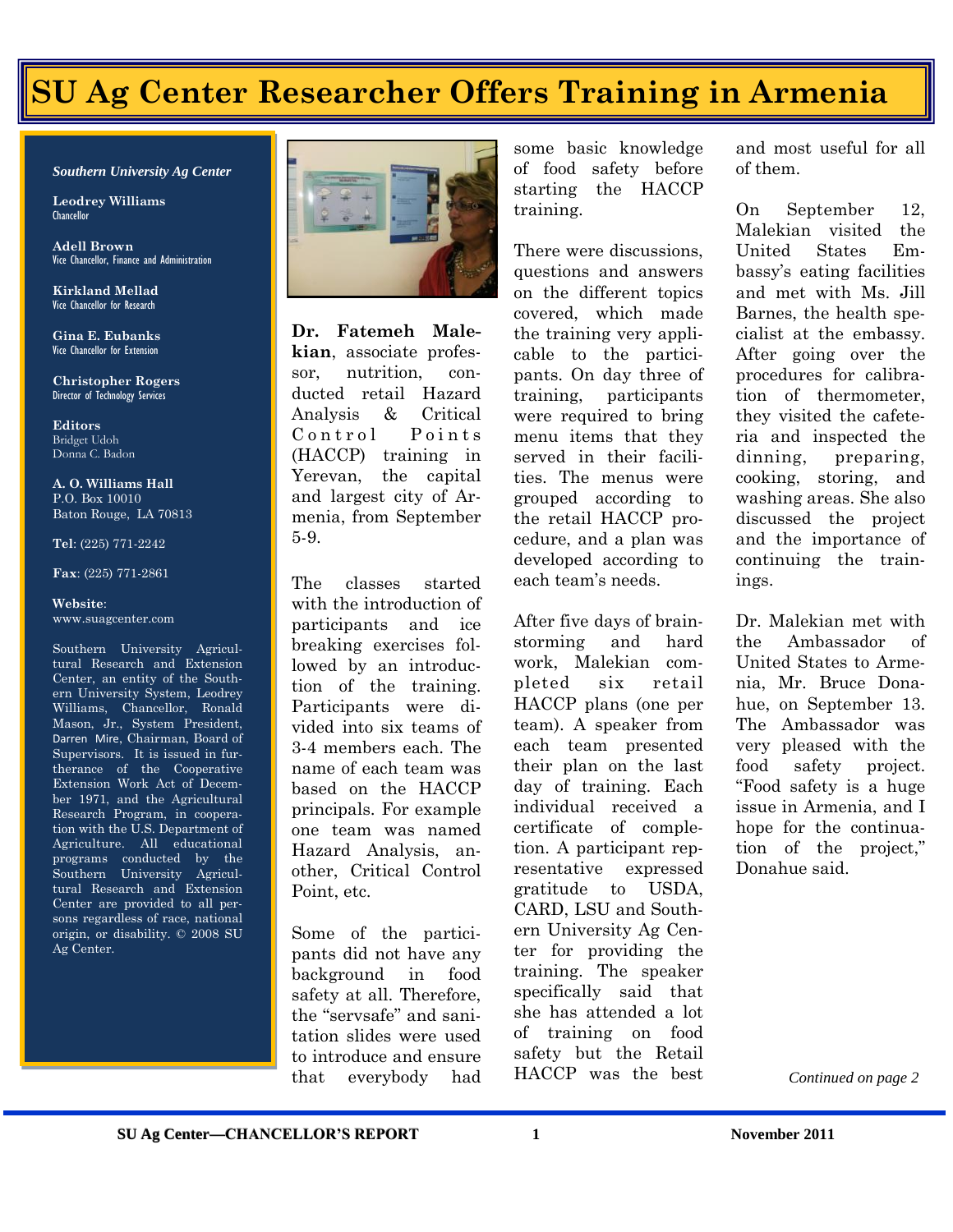## **Armenia Training Contd.**

She conducted food safety training for the kitchen staff at the embassy.

Malekian also visited Cactus, Viva line, Bee line and Eight Miracles and a few other restaurants and gave information, resources and advise on how to incorporate food safety practices into their daily plans and helped them set up retail HACCP.

HACCP is a management system in which food safety is addressed through the analysis and control of biological, chemical, and physical hazards from raw material production, procurement and handling, to manufacturing, distribution and consumption of the finished product. Details of the system is available online at: [http://](http://www.fda.gov/food/foodsafety/hazardanalysiscriticalcontrolpointshaccp/default.htm) [www.fda.gov/food/foodsafety/](http://www.fda.gov/food/foodsafety/hazardanalysiscriticalcontrolpointshaccp/default.htm) [hazardanalysiscriticalcontrol](http://www.fda.gov/food/foodsafety/hazardanalysiscriticalcontrolpointshaccp/default.htm)[pointshaccp/default.htm](http://www.fda.gov/food/foodsafety/hazardanalysiscriticalcontrolpointshaccp/default.htm)



**Malekian, seated center, with class**

# **SU Ag Center Receives Shares from Corporation**

This summer, the Southern University Agricultural Research and Extension Center conducted a performance test to evaluate equipment for Drinkable Air Technologies from June to August. The major goal of the company is to improve the environment using new technologies at affordable prices.

On October 18, the company donated ten thousand (10,000) fully paid and non-assessable shares of the Drinkable Air, Inc. to the Southern University Agricultural Research and Extension Center in return for participating in evaluating their equipment.

The objective of the study is to perform equipment performance test on the machine with respect to quantity and quality of water produced and electric usage in terms of kilowatt hours (KWH) consumed.



**Left-Right: Joe Mule, A.W. Szur, Drinkable Air Inc; Dr. Leodrey Williams, Chancellor, Dr. Kirkland E. Mellad, Vice Chancellor for Research, SU Ag Center; Dr. Bhattachary Pradeep, Drinkable Air Inc.; and Dr. Yemane Ghebreiyessus, SU Ag Center**

The equipment was placed on level concrete blocks and was connected to 220 volts electrical box and meter to measure the electric usage (KWH) for water production.

Volume of water produced and KWH consumed were measured at different intervals (5 min, one hour, 12 hours and 24 hours). Daily hourly temperature and relative humidity were obtained from the Southern University weather station located approximately 300 ft away from the equipment. Water was collected in a graduated cylinder and 5-gallon containers. For water quality analysis, filtered and unfiltered water was collected and is being analyzed in a laboratory.

Water production varied from 1.98 to 4.45 gal/hr and the average electric usage per hour was 6 KWH. Clouds and rain significantly influenced the temperature, humidity and water production.

*Continued on page 3*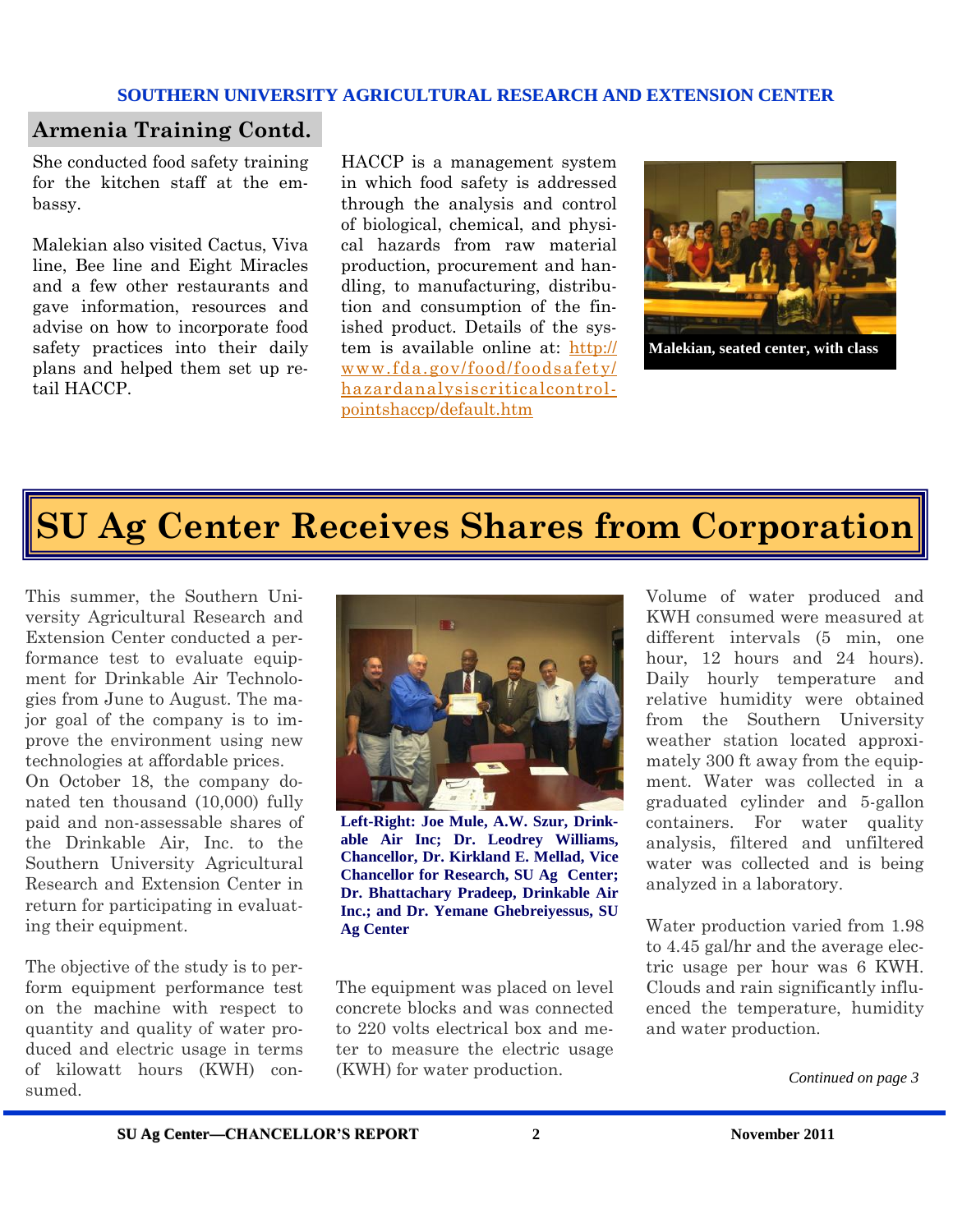## **Shares from corporation Contd.**

The advantage of this study is an opportunity to conduct further research that could integrate the unit with solar panels or wind turbine to harvest water for drinking as well as for watering gardens.

This way of atmospheric water harvesting has great potential for wide agricultural use. For example, using solar panels in combination with the machine can provide water to grow plants with no need for rainfall.

Details of the study are available at [http://www.drinkable-air.com/](http://www.drinkable-air.com/index.htm) [index.htm](http://www.drinkable-air.com/index.htm)

Yemane Ghebreiyessus, professor, urban forestry; Roosevelt Payne, research associate; and Mila Berhane, senior research associate of the SU Ag Center conducted the equipment evaluation.

# **SU Ag Center Holds i-Tree Model Workshop**

The i-Tree Model Workshop-Quantifying Urban Forest Ecosystem Services and Climate Change Mitigation Potential was held at SU Ag Center, Oct. 5-6. The training was a collaboration between the SU Urban Forestry Program and Mr. Eric Kuehler, Technology Transfer Specialist at the USDA Forest Service Urban Forestry South.

Forests both in urban and rural areas can help mitigate climate change by sequestering atmospheric carbon dioxide and by reducing energy use in buildings, and consequently reducing carbon dioxide emissions from fossil-fuel based power plants. To better understand the forest resource and its numerous values, the workshop provided trainings on how to use the i-Tree models to quantify urban forest ecosystem services such as  $CO<sub>2</sub>$  sequestration, carbon storage, building energy saving,

and pollution removal. The workshop trained participants on how to use USGS-NASA Landsat satellite data to assess the community's land cover, including tree canopy, and the ecosystem services, such as climate change mitigation, that is provided by the urban forests. The two day workshop took participants step-bystep through the use of four i-Tree models, i-Tree Canopy, i-Tree Vue, i-Tree Eco, and i-Tree Streets. In addition to computer modeling, field training sessions on data collection for i-Tree model application were also provided.

According to Dr. Zhu H. Ning, the workshop chair and professor of urban forestry, she is leading a group to conduct a research project using i-Tree model and the urban forests at Southern University, Scotlandville, and Baker as the research samples.



**Hands-on demonstration session outside with participants**

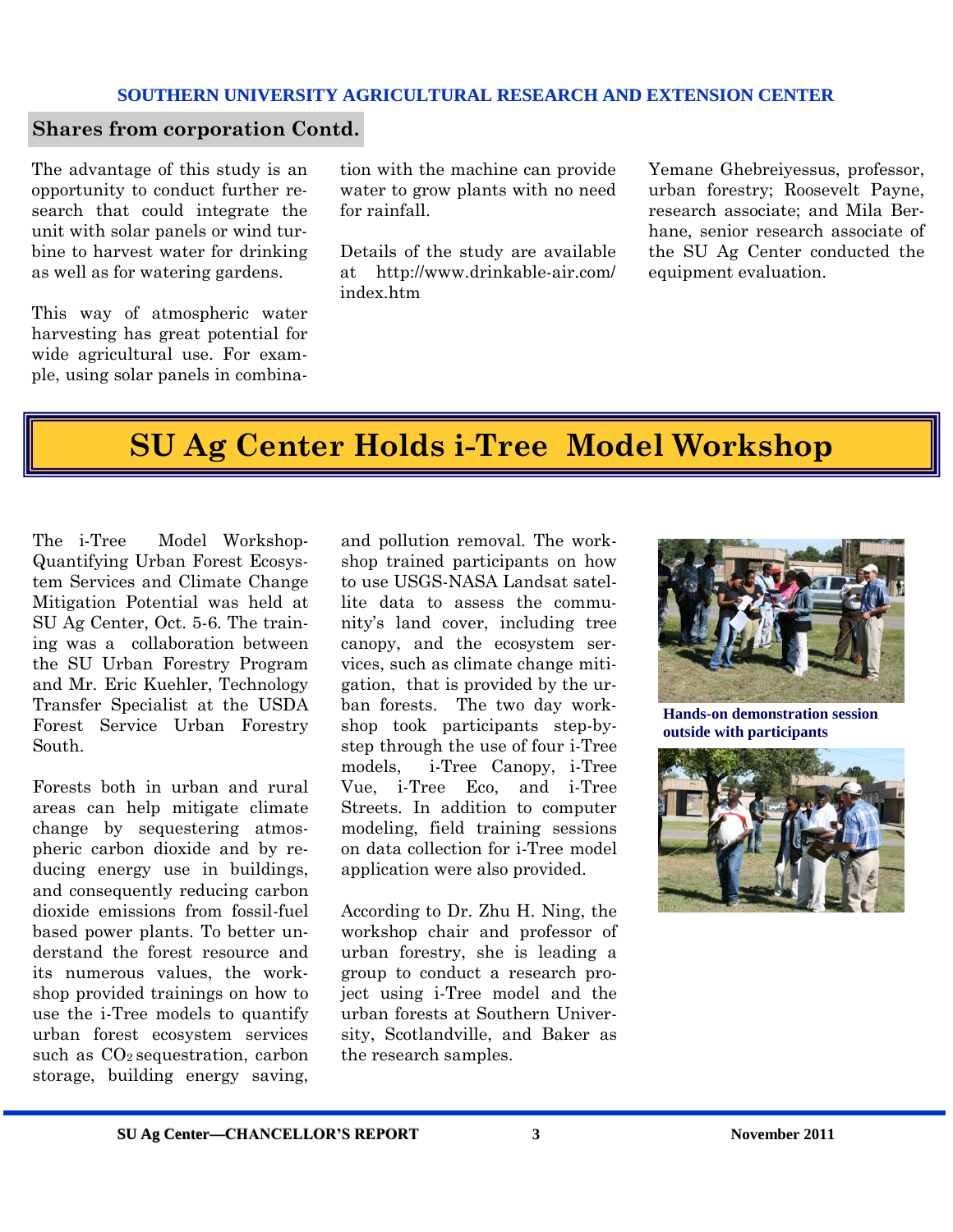## **SU Ag Center Hosts Small Farmer Agricultural Leadership Institute Training**

Ashford Williams Hall, Southern University Ag Center headquarters was the site for Session 1 of Class IV of the Small Farmer Agricultural Leadership Institute. The Institute is an 18 month course specifically designed to guide small, socially disadvantaged, limited-resource and minority farmers through the transformative process of becoming more successful agricultural entrepreneurs. The primary goal of the Institute is to promote the sustainability of small family farms through enhanced business management skills and leadership development. The theme for this session was, "Developing the Leader Within." One of the highlights of this session was the *Real Colors* personality assessment, conducted by Dr. Celvia E. Stovall, Extension Associate Administrator, Alabama Cooperative Extension Service at Alabama A & M University.

To date, 81 small farmers from 14 of the southern states have successfully completed this training. All of these farmers have become change agents in their communities. Class IV consist of 35 small farmers from the following states: Louisiana, Florida, Georgia, North Carolina, South Carolina, Texas, Mississippi, Arkansas, Alabama,

Delaware, Maryland, Tennessee, and Kentucky.

To date, Dr. Mellion – Patin, Agricultural Specialist and Project Director, has received approximately \$1.3 million dollars in competitive funding to conduct this highly specialized training with small farmers from the 17 targeted southern states. This project is funded by the 2501 project, USDA, Office of Advocacy and Outreach.

The Ag Leadership Institute is an 1890 system wide initiative, hosted by the Southern University Ag Center, in collaboration with Kentucky State University, Prairie View A & M University, Tuskegee University, Alcorn State University, Florida A & M University, South Carolina State University, North Carolina A & T State University and USDA.



**Indoor training session**

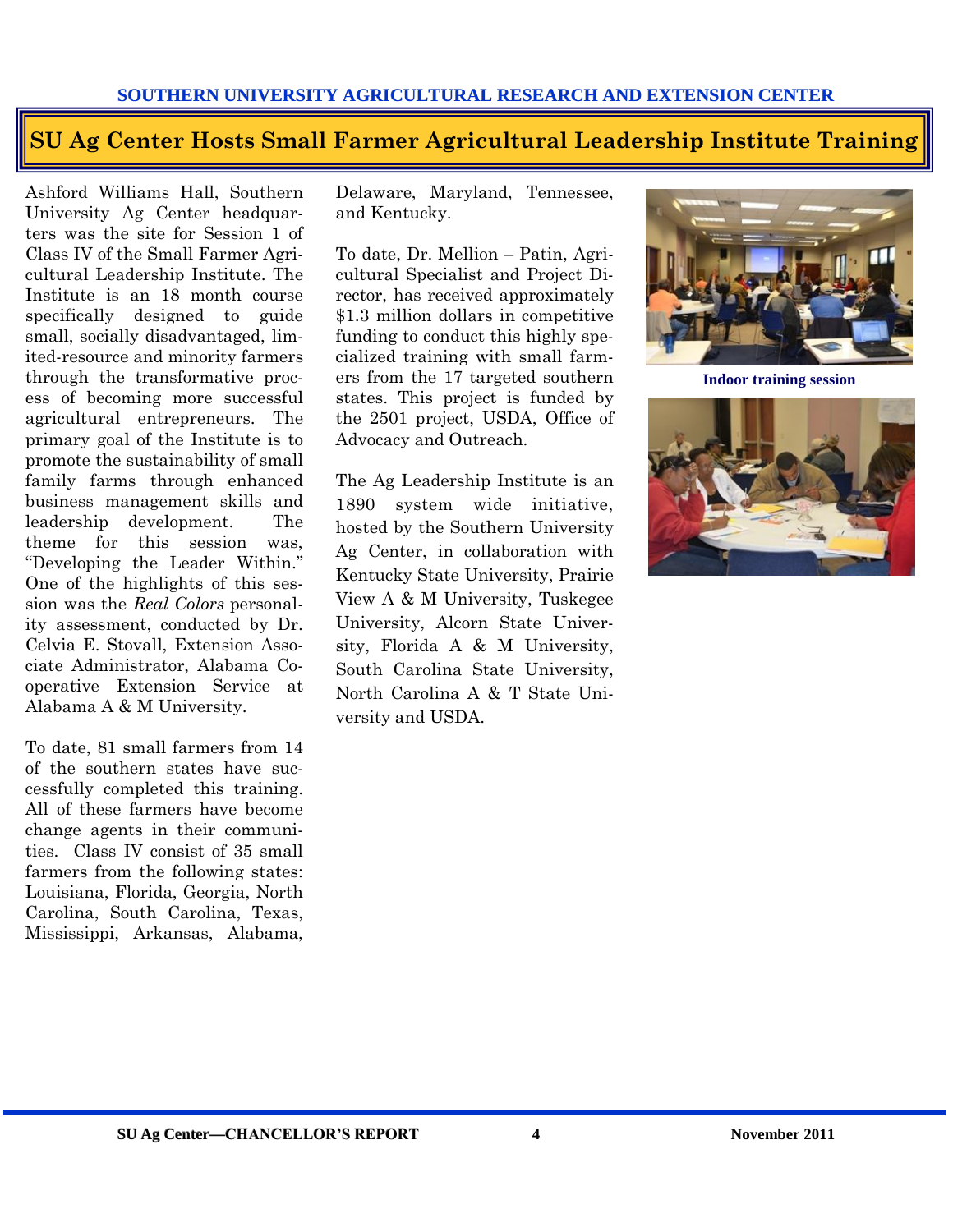# **SU Ag Center Promotes Cooperative Formation**

Nearly 30 interested participants gathered to learn how to develop a produce-and-craft cooperative group in St. Helena Parish, October 24. The majority of the participants were first time attendees. This was the 3rd meeting with the St. Helena Parish group and the surrounding communities attempting to improve economic conditions and create jobs.

Business Development Specialist, Eual Hall explained the benefits of being involved in a produce/craft cooperative. Although participants seemed interested, some of them were undecided.

Harvey Reed, Executive Director, Louisiana Association of Cooperatives and his associate made presentations and committed to supporting the group's effort in forming the cooperative. Most of the participants were only interested in finding a market for their produce and other items. This indicates the importance of marketing to these producers.

Seven individuals already have agreed to serve as steering committee members. The next meeting was scheduled for November 7, to recruit at least fifteen people to serve on the steering committee. Eventually, the board members and other committee leaders will be selected from the steering committee. The  $501$  (C) (3) application process will begin immediately after board members are in place.



**Cross sections of meeting** 



## **St. Helena Parish Wal-mart Foundation Awards Healthy Living Youth Grants**

Louisiana 4-H was one of 15 states selected to receive Phase 2 of the Wal-Mart Foundation Healthy Living Youth Grants. The goals of the grants are to mobilize underserved youth in 15 states to take action around nutritional deficiencies and healthy food choices.

The grant, entitled Fit 4 the Future: Youth Choice Youth Voice (Phase 2), will provide resources and opportunities for youth and their families to develop and maintain healthy lifestyles, which will ultimately result in youth voice advocating for a fit future.

St. Helena Parish has been named a recipient of the Walmart/ National 4-H Council Healthy Living Mini Grant Fit4Life Phase 2.

This grant proposal was written by Angela Myles and Valerie Vincent of LSU and SU Ag Centers.

Angela Myles is Parish Chair, Area Agent, Youth Development in St. Helena and Tangipahoa Parishes.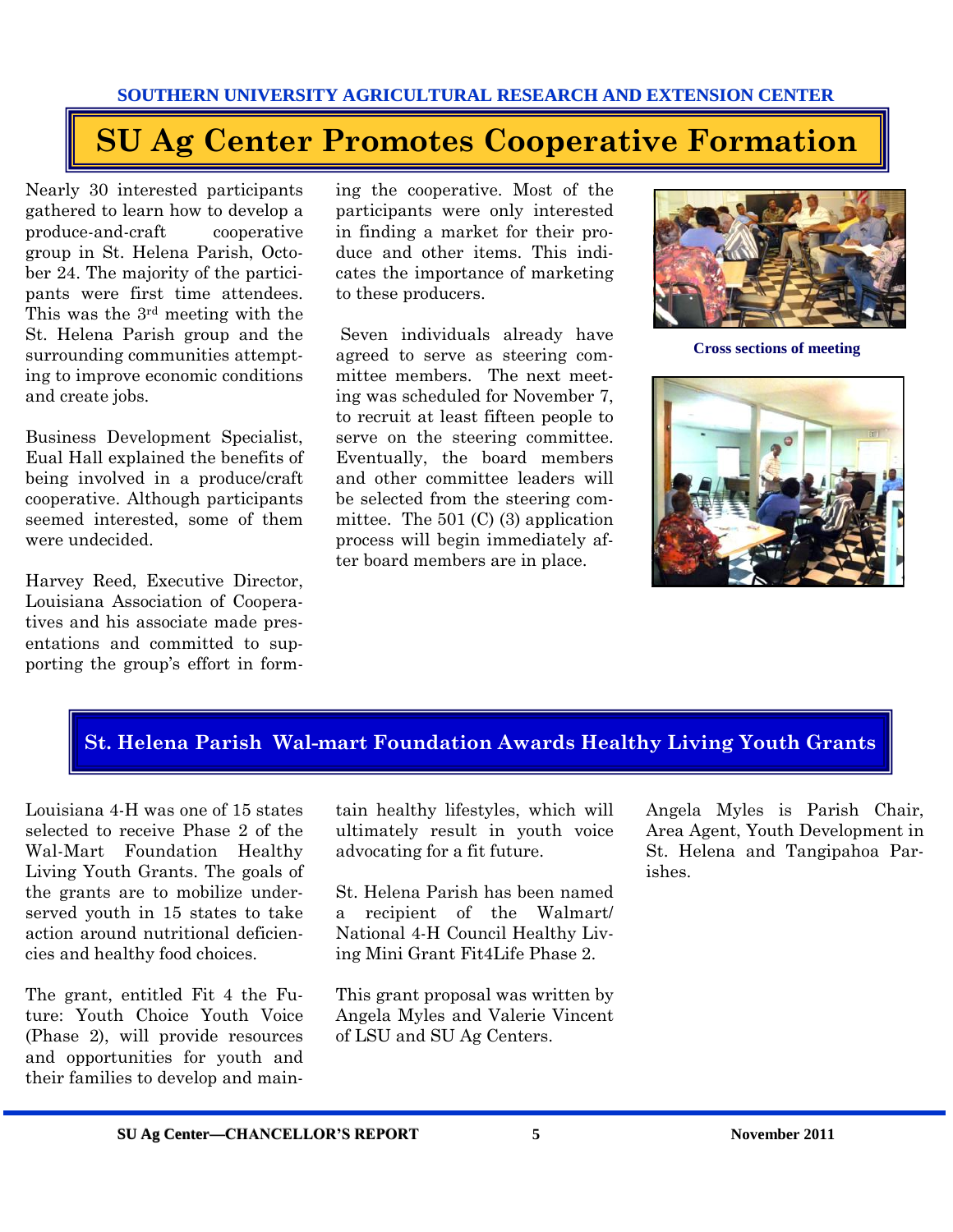## **National 4-H Encourages Science Experiments among Youth**

The 4-H National Headquarters and National 4-H Council announced the 2011 National Science Experiment, themed "Wired for Wind," introducing young people to the possibilities of using wind as a clean, widely available, and low-cost source of renewable energy.

During the science experiment, 10 youth in St. Helena Parish demonstrated how implementing alternatives to traditional energy production have a positive impact on communities and ecosystems.

St. Helena 4-H youth enhanced their engineering skills by designing, building and testing two different wind turbine models. Wired for Wind also helped youth relate their scientific experiences to their personal lives as they determined

the best location for a wind farm in their parish by calculating wind power and studying wind data and maps.

In the Wired for Wind experiment, youth explored the science and engineering of wind energy technology, which motivated them to learn more about wind and other alternative energy sources. They also discussed the implications of technology for the communities where they live.



**Students work on their experiment**



## **St. Helena Students Perform Community Service**

With help from Angela Myles, youth agent, St. Helena and Tangipahoa Parishes, 4-H students at St. Helena Central Elementary School beautified their school with a flower bed this fall. Bracy's Nursey in Amite donated numerous flowers to the school to help with the school project. Students were taught the importance of community service and giving back to their community at a 4-H club meeting.

"Youth were proud of themselves for planting flowers at their school. Kids are never too young to start working to create a strong, healthy community. By organizing and implementing service projects, elementary schools can promote community service while allowing their students to engage in helpful and productive activities. Elementary school students often enjoy community service projects because they can quickly see the impact that their efforts can make," Myles said.

The LSU and SU Ag Centers credit Bracy's Nursery and Police Juror Major Coleman for making this project successful.

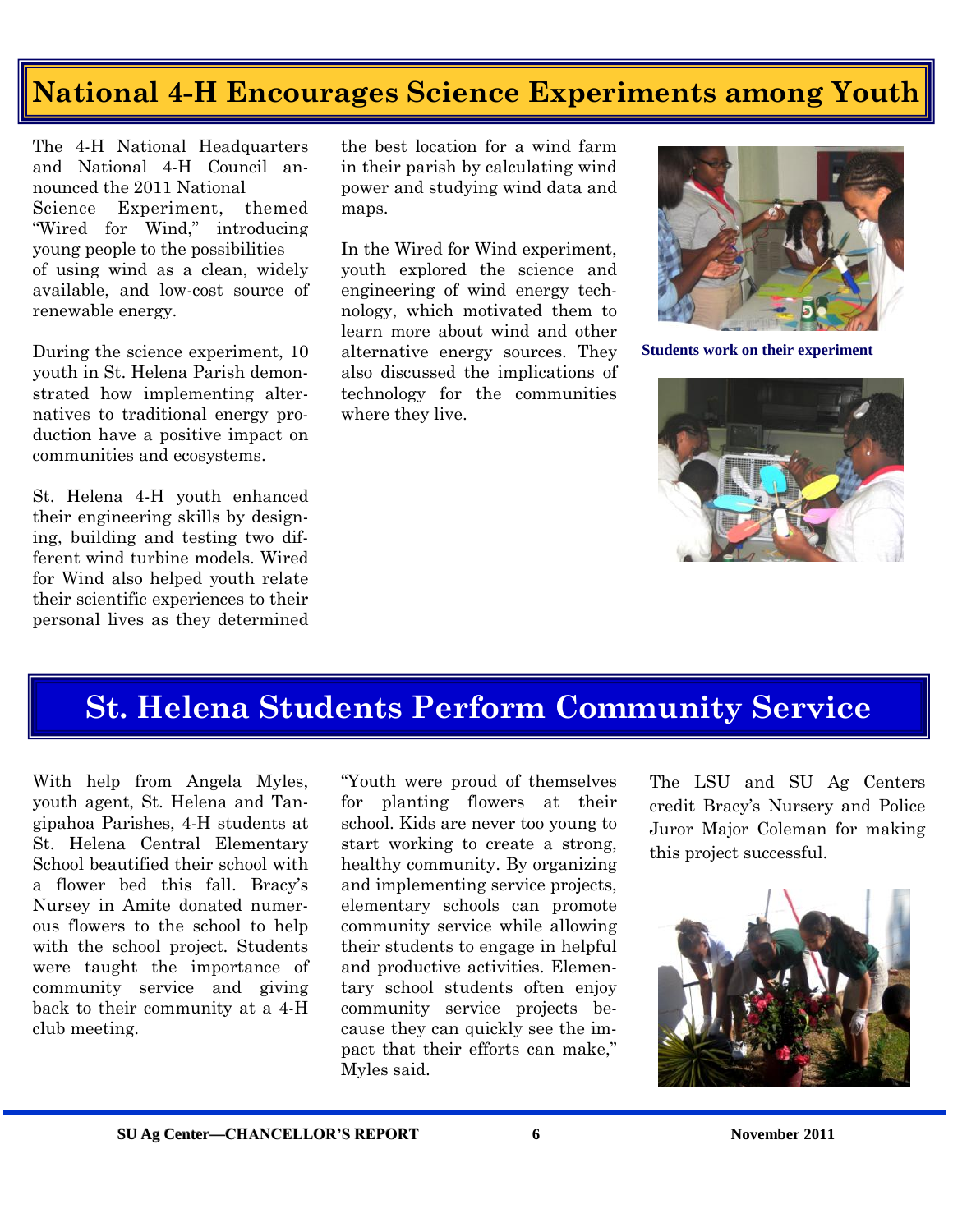# **SU Ag Center Promotes Organic Production on the Bluff**

Mr. Miles McEvoy, USDA's Deputy Administrator of the National Organic Program (NOP) recently visited the Louisiana Department of Agriculture and Forestry. He made a brief stop to visit with Dr. C. Reuben Walker, Program Leader, Agricultural Sciences at SUBR. Dr. Walker is one of 15 members on USDA National Organic Board.

The Board helps to shape and make organic policies for the United States. The policies ultimately developed, impact not only the United States, but also Canada, Russia, China, the European Union, and other countries.

Currently, Dr. C. Reuben Walker is transitioning 11.8 acres of SUBR on-campus farm land to organic production. The use of the radial system will allow for the timely movement of organic pigs through a series of small paddocks. He hopes to supply the University's Food Service with organic pork, sweet corn, and okra as part of the menu.

Currently, the farm site is conducting research on organic sweet corn, field corn, sugarcane, okra, and soybean. Moreover, he is looking forward to a collaborative and cooperative partnership with the Louisiana Department of Agriculture's Organic Program, Jetson Center for Youth (JCY), Office of Juvenile Justice (OJJ), Southern Development Foundation (SDF), Atchafalaya Port Commission, Sancoft Earth Farm, Whole Foods Store, and church groups. This will help to promote, market, and increase the number of organic producers in the State of Louisiana. Certainly, it will be a win-win for SU Ag Center and the SUBR main campus.

McEvoy previously worked with Mr. Arthur Neal, formerly the Associate Deputy Director for NOP, before taking a position as Deputy Administrator of Transportation and Marketing at USDA. Arthur is a 1990 graduate of the College of Agricultural, Family and Consumer Sciences.



**Left-right: Dr. Walker, Organic Board member/animal science program leader; Dr. Adell Brown, Vice Chancellor for Administration and Finance; Dr. Leodrey Williams, Chancellor, SU Ag Center; Mr. McEvoy, USDA, NOP Administrator; and Dr. Owusu Bandele, Professor Emeritus, sustainable agriculture, SU Ag Center and former Organic Board chairman.**

"We were honored to have Mr. Miles McEvoy to briefly visit our campus," said Dr. Walker.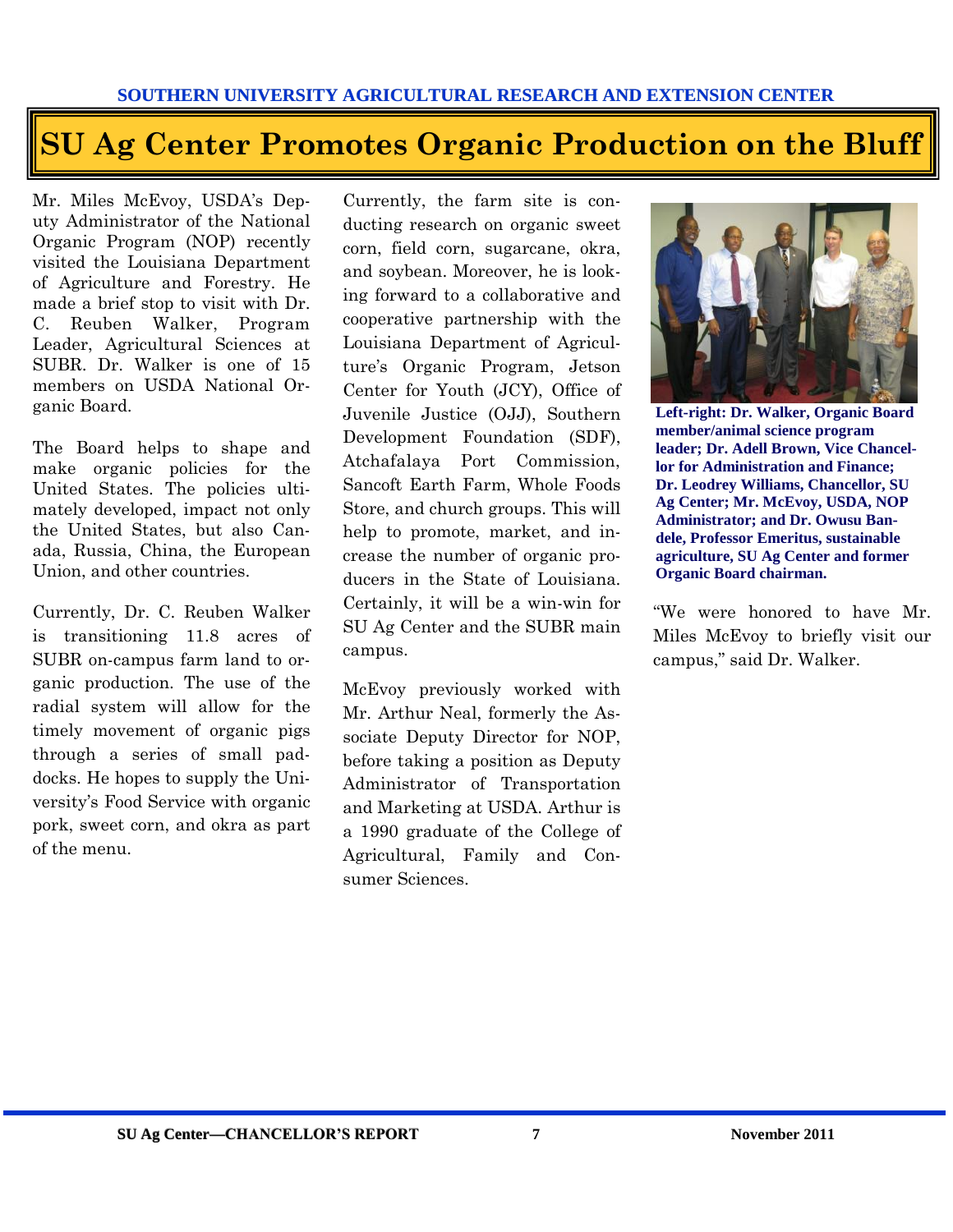# **Faculty and Staff Accomplishments and Activities**

## **SU Ag Center Co-produce Cooking Videos**

**De'Shoin York Friendship**, SU Ag Center Nutrition Specialist and Program Director, in collaboration Dr. Heli Roy, LSU Ag Center, has Executively Produced several nutrition education "How To" videos. The videos cover such topics as "How to peel and chop an onion", "Measuring with Spoons", "Cutting and Seeding Melons", "Sautéing versus Frying" and "Making a Roux", just to name a few.

With so many convenience foods on the market, many people no longer have basic cooking skills. However, with the economy the way it is, most people can no longer afford convenience foods, and have to return to the original, more economical way of cooking. These videos will provide instructions and demonstrations on the basics of cooking techniques. The videos were taped in the demonstration kitchen at Southern

University Ag Center and will be posted on YouTube as well as the Southern University and Louisiana State University Ag Centers' websites.

**Sarah Sims**, extension aide, Madison Parish, conducted the following activities: Girls Safety workshop for 50 participants at Madison High School; Workshop on JAG Youth Etiquette at Madison High School for 80 participants; Food canning preservation workshop at Southern University for 25 participants in collaboration with Dr. Kasundra Cyrus, specialist, Family and Consumer Sciences and Mila Berhane, Senior Research Associate.





**During the canning process After canning, participants pose with their finished products**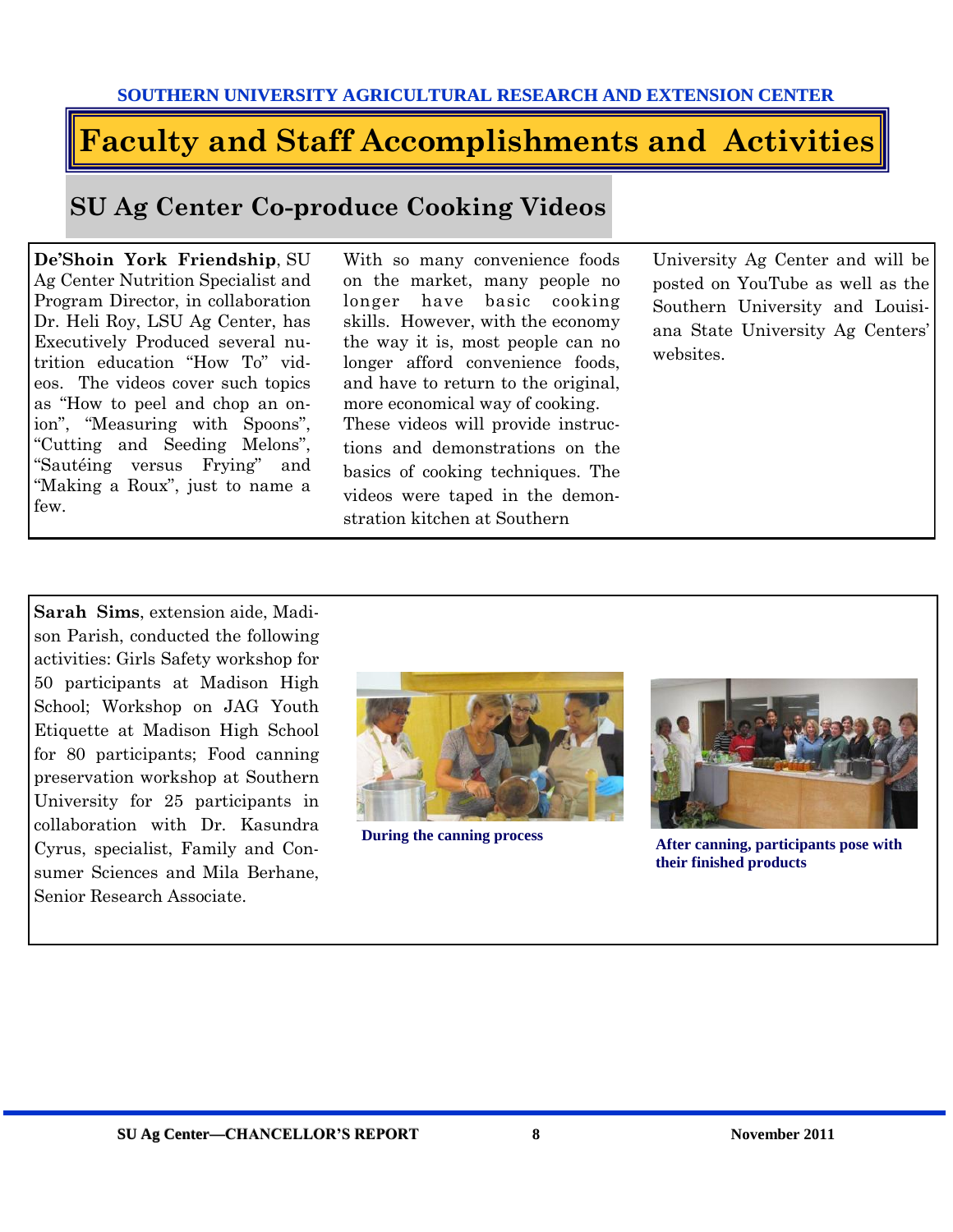## **Faculty and Staff Accomplishments and Activities contd.**

**Stephanie M. Elwood**, research associate, community garden, conducted the SU Experiential Learning Garden MISS-LOU project cooking class. The class cooked with ingredients from the project's garden.

Youth participants enjoyed cooking quesadillas with mustard greens from the garden, using homemade honey mustard which they made from scratch.

Participants ate baby lettuce greens in their salads, and some wonderful butternut squash cake made by Mila Berhane, senior research associate.

"Everyone loved the menu," Elwood said.



**Dr. Fatemeh Malekian, nutrition professor, works with youth participant**



**Food is ready**



**Youth participant practices the art of cooking**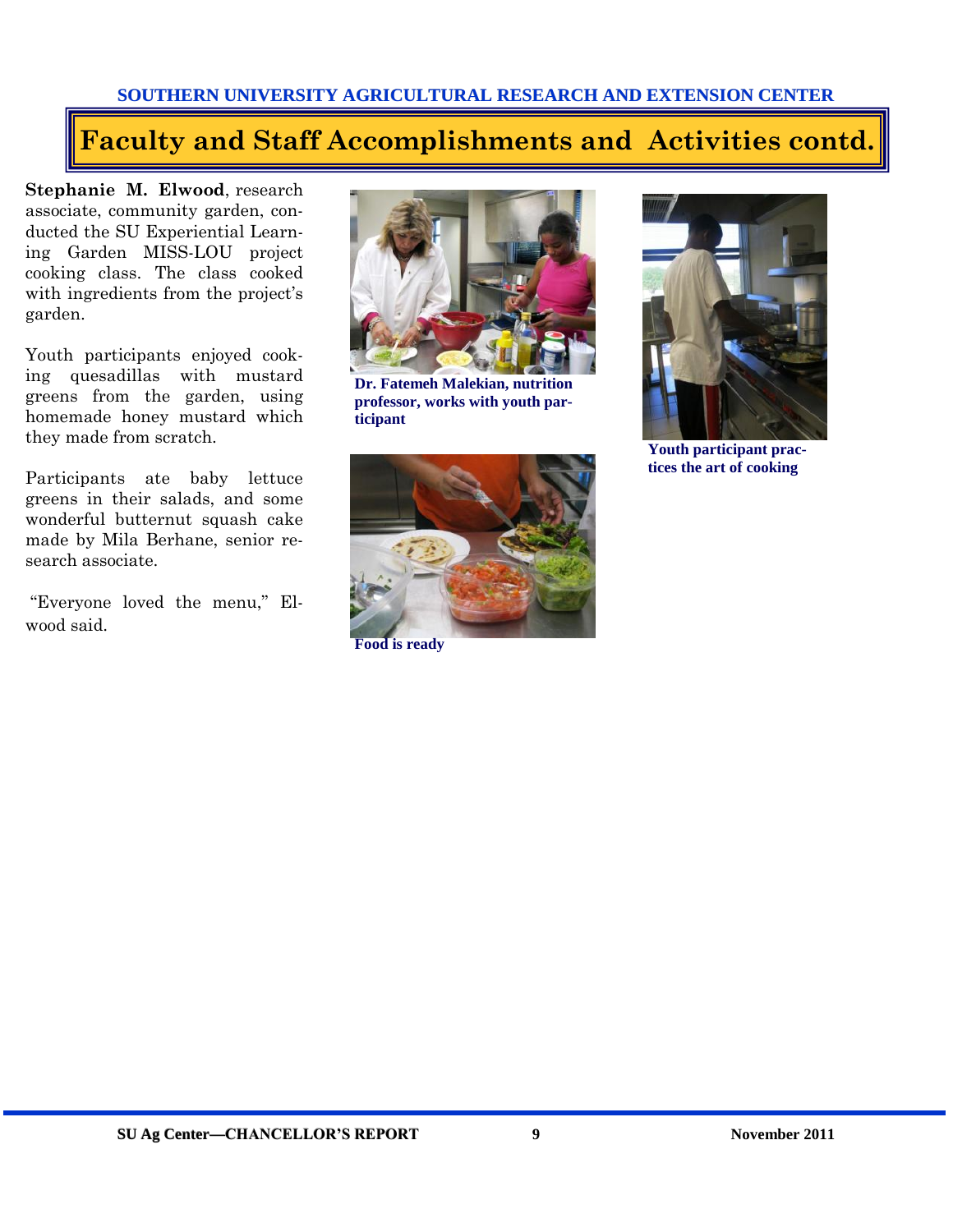# **Faculty and Staff Accomplishments and Activities contd.**

## **Presentations and Publications**



**Dr. Renita W. Marshall,** Assistant Professor, Sustainable Agriculture, Southern University Ag Center, published an article entitled Herd-Health Programs for Limited-Resource Farmers: Prevention Versus Treatment, in the Journal of Extension, October 2011 - Volume 49, Number 5.

Her article discusses the changing influences on animal health regarding the responsibility of delivering educational programs to limited resources farmers on the importance of herd health by Extension professionals.

Marshall's article states that "Herd-health programs must be designed and implemented with the help of an Extension veterinarian to provide routine, planned procedures that will prevent or minimize on-farm diseases."

The article stresses the necessity for Extension professionals to get involved in educating small farmers on the importance of animal health to enable them to maximize opportunities to participate in new markets for agricultural products.

To read the full article, visit *[Jour](http://www.joe.org/)[nal of Extension](http://www.joe.org/)* at [www.joe.org/](http://www.joe.org/)



**Dr. Fatemeh Malekian**, associate professor, nutrition, was coauthor of an article entitled Characteristics of meat or sausage patties using pulses as extenders along with Darryl L. Holliday,

Carla Sandlin, Alex Schott, and John W. Finley in the *Journal of Culinary Science Technology*.

The article discusses how meat patties were produced from either beef (20% fat) or pork (18% fat) and 23 different pulses. The pulses were blended with meat at 35, 42.5, and 50% ratios. The blends were formed into 113.4-g (4-oz.) meat patties or 56.7-g (2-oz.) pork sausage patties. Each patty was blast frozen, stored at −20°F (−29° C) in food-grade resealable freezer bags, and then baked in a 74°C oven for 15 minutes before testing for weight loss, diameter loss,

color, and texture. The 50:50 ratio samples had the least amount of cooking loss but the greatest visible bean fraction. All fractions improved nutritional profile. Navy, light red kidney, and small red beans were found to be most beneficial/acceptable as partial meat substitutes.

The article is available at the *Journal of Culinary Science Technology,* [Volume 9,](http://www.tandfonline.com/loi/wcsc20?open=9#vol_9) [Issue 3,](http://www.tandfonline.com/toc/wcsc20/9/3) 2011. P  $1\ 5\ 8\ -\ 1\ 7\ 6$  . http:// www.tandfonline.com/doi/ [abs/10.1080/15428052.2011.59473](http://www.tandfonline.com/doi/abs/10.1080/15428052.2011.594731) [1](http://www.tandfonline.com/doi/abs/10.1080/15428052.2011.594731)